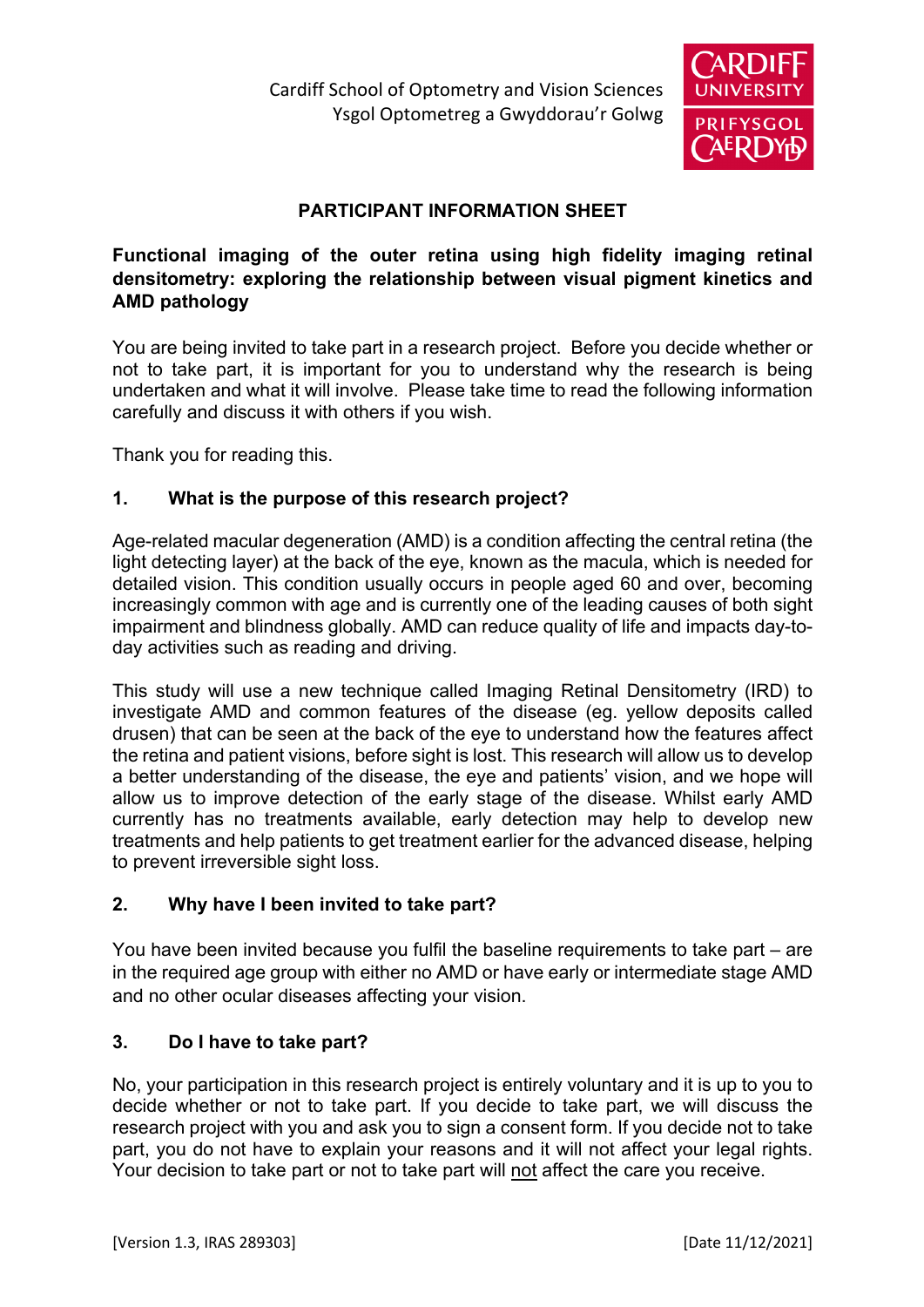You are free to withdraw your consent to participate in the research project at any time, without giving a reason, even after signing the consent form.

#### **4. What will taking part involve?**

**History and Symptoms [10 minutes]** First, you will have a discussion with the researcher (Krishna Pattni) about your medical and eye history to ensure that you are a suitable to participate in this study. This will include any issues you are currently having with your eyes, eye problems in your family, your general health and current medications.

**Vision check [5 minutes]** This will involve reading a letter chart, like that which you would read in a routine sight test. You will be asked to read the lowest line that you can see clearly.

**Colour vision assessment [1 minute]** We will check your colour vision by asking you to read a series of coloured numbers from a book known as the Ishihara test.

**Ocular health assessment [5 minutes]** This test will require you to put your chin on a chin rest, and the researcher will use a special microscope called a slit lamp to check the front and back of your eye, this test is commonly used as part of a routine sight test.

**Pressure measurement [5 minutes]** This test is commonly part of a routine eye exam, it is sometimes known as the 'air puff test'. We need to do this to make sure that the pressure inside the eye is at a safe level before dilating the pupil with the drops. You will be asked to rest your chin on a chin rest, the researcher will need to take three readings in each eye, you will feel a gentle puff of air on your eye each time.

**Prescription measurement [5 minutes]** A machine will be used to measure your prescription. You will be asked to rest your chin on a chin rest and look at a target inside the machine, it will automatically measure your spectacle prescription.

**Pupil Dilation and dark adaptation [20 minutes]** Should you pass all the previous tests then drops will be put into your eyes to dilate your pupils. While the drops take affect you will be required to sit in a dimly lit room for 20 minutes, this will also allow your eyes to adapt to the dark. These drops are needed so we can obtain a good view of the back of your eye.

**Imaging Retinal Densitometry [20 minutes]** An imaging retinal densitometer (IRD) is a special type of camera for taking images of the back of your eye. Like the cameras in your routine sight test, you will be asked to sit comfortably and place your head on a chinrest. After this, you will be asked to view a cross inside the device to keep your eyes steady. While recording you will see a multi-coloured changing background.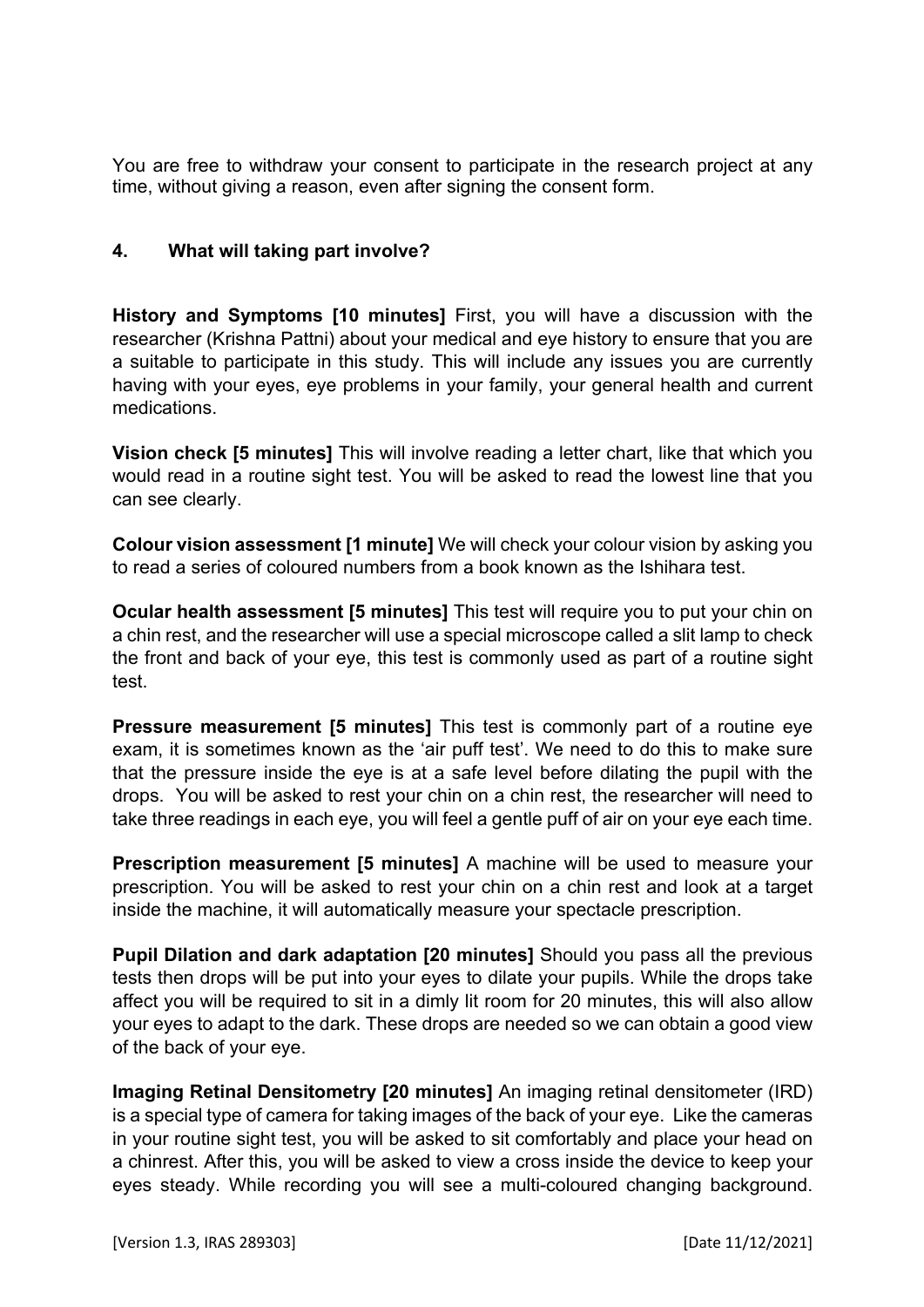There will be several recordings, the first will take just a few minutes, the final one will be the longest, it will start with a bright light and then we will ask you to look at a cross on a coloured background for 10 minutes, it is important to move as little as possible and not look around.

**Retinal photography and OCT scans [5 minutes]** The final part of the visit will involve taking photos and a 3D scan (optical coherence tomography) of the back of your eyes. These tests will only take a few seconds each, you will be asked to place your chin on a chin rest and look at a target (a cross or spot) inside the device. When the researcher has focused the camera there will be a brief flash as it takes the photo.

# **5. Will I be paid for taking part?**

No, but reasonable travel costs will be reimbursed on presentation of a receipt (up to £10).

# **6. What are the possible benefits of taking part?**

There will be no direct advantages or benefits to you from taking part, but your contribution will help us understand the disease process for AMD in greater detail, which has the potential to aid in the development of treatment options for the early stages of the disease.

## **7. What are the possible risks of taking part?**

Imaging retinal densitometry is a very safe procedure. However, to take a measurement, dilation drops will need to be instilled. These drops will temporarily enlarge the size of your pupils and are commonly used in clinical practice to help view the back of the eye. A common side effect of this is that it can temporarily make you more light sensitive and affect your vision until your pupil returns to its normal size (usually around 6-8 hours). For this reason, it is important that you do not drive to the appointment, that you make arrangements to return home without driving and that you do not drive for 6 hours after the drops have been instilled.

A rare potential side effect of this is that it can increase the pressure inside your eye (0.006% in the general population). To minimise this risk, you will have an eye health check prior to any procedures, carried out by a General Optical Council (GOC) registered optometrist. If it is deemed that you are at risk of this, you will be notified and excluded from this study in the interest of your safety. Following the drops, in the unlikely event you experience any eye pain and redness, you should attend A&E.

## **8. Have any precautions been taken to reduce the spread of Covid 19?**

To reduce the risk of covid 19, all participants will be contacted by phone prior to their appointment to ensure that they are well and not experiencing any symptoms of covid 19. Hand sanitizer will be available on entry to the building and a one-way system has been implemented to help reduce the spread. Both the participant and researcher will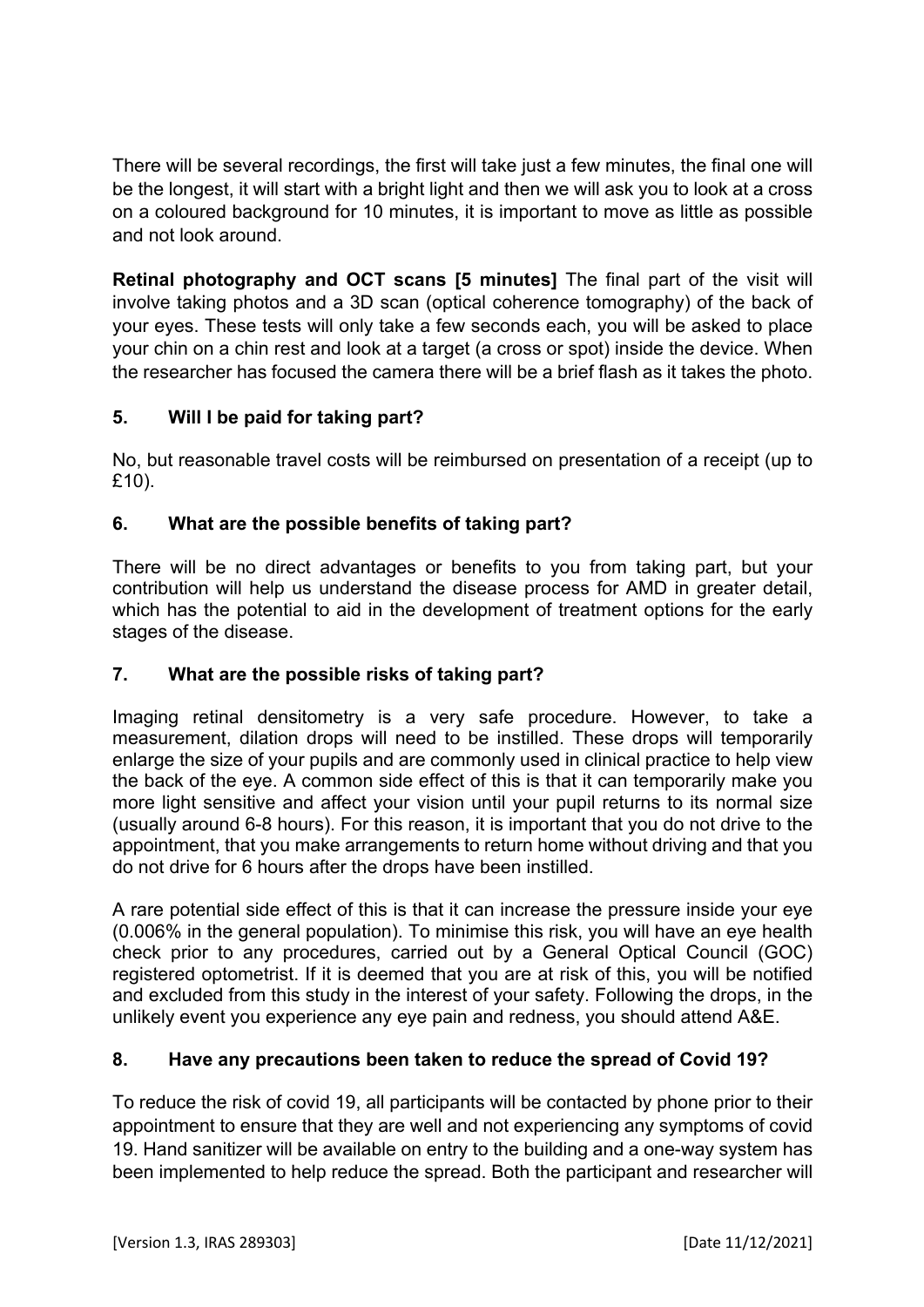be required to wear face masks throughout the procedure and all contact surfaces will be sanitized before the participant enters the room, including tables, chairs, and chinrests. Two metre social distancing measures will be in place wherever possible, and if any contact needs (for example when dilation eye drops are instilled) to take place disposable surgical gloves will be worn. This is in accordance with the university policy:

(https://intranet.cardiff.ac.uk/staff/supporting-your-work/research-support/researchintegrity-and-governance/conducting-human-participant-research).

#### **9. Will my taking part in this research project be kept confidential?**

All information that is collected about you during the course of this research will be kept strictly confidential in accordance with the General Data Protection Regulation (GDPR) EU/2016/679 and the Data Protection Act 2018. All information collected during the study will be processed and stored securely by the Cardiff University researchers using password-protected systems. We may share the data we collect with other researchers but will have your personal information coded so you cannot be recognised from it. We will process your personal data on the basis that doing so is necessary for our public task for scientific research purposes. However, anonymised data may be entered into a publicly accessible data repository.

Cardiff University is the sponsor for this study based in the United Kingdom. The principal investigator will be using information provided by you to undertake this study and will act as the data controller for this study. This means that we are responsible for looking after your information and using it properly.

Your rights to access, change or move your information are limited, as we need to manage your information in specific ways in order for the research to be reliable and accurate. If you withdraw from the study, we will keep the information about you that we have already obtained. To safeguard your rights, we will use the minimum personally-identifiable information possible.

One year after the study is completed, your personal data will be anonymised, meaning we will remove any identifiers that can identify you from the data you have provided. This anonymous information may be kept indefinitely and/or published in support of the research. Other personal data we may have collected, such as your consent to participate in the study will be kept for 15 years following the end of the project.

Cardiff University is the Data Controller and is committed to respecting and protecting your personal data in accordance with Data Protection legislation. The University has a Data Protection Officer who can be contacted at: inforequest@cardiff.ac.uk

You can find out more about how we use your information here: https://www.cardiff.ac.uk/public-information/policies-and-procedures/data-protection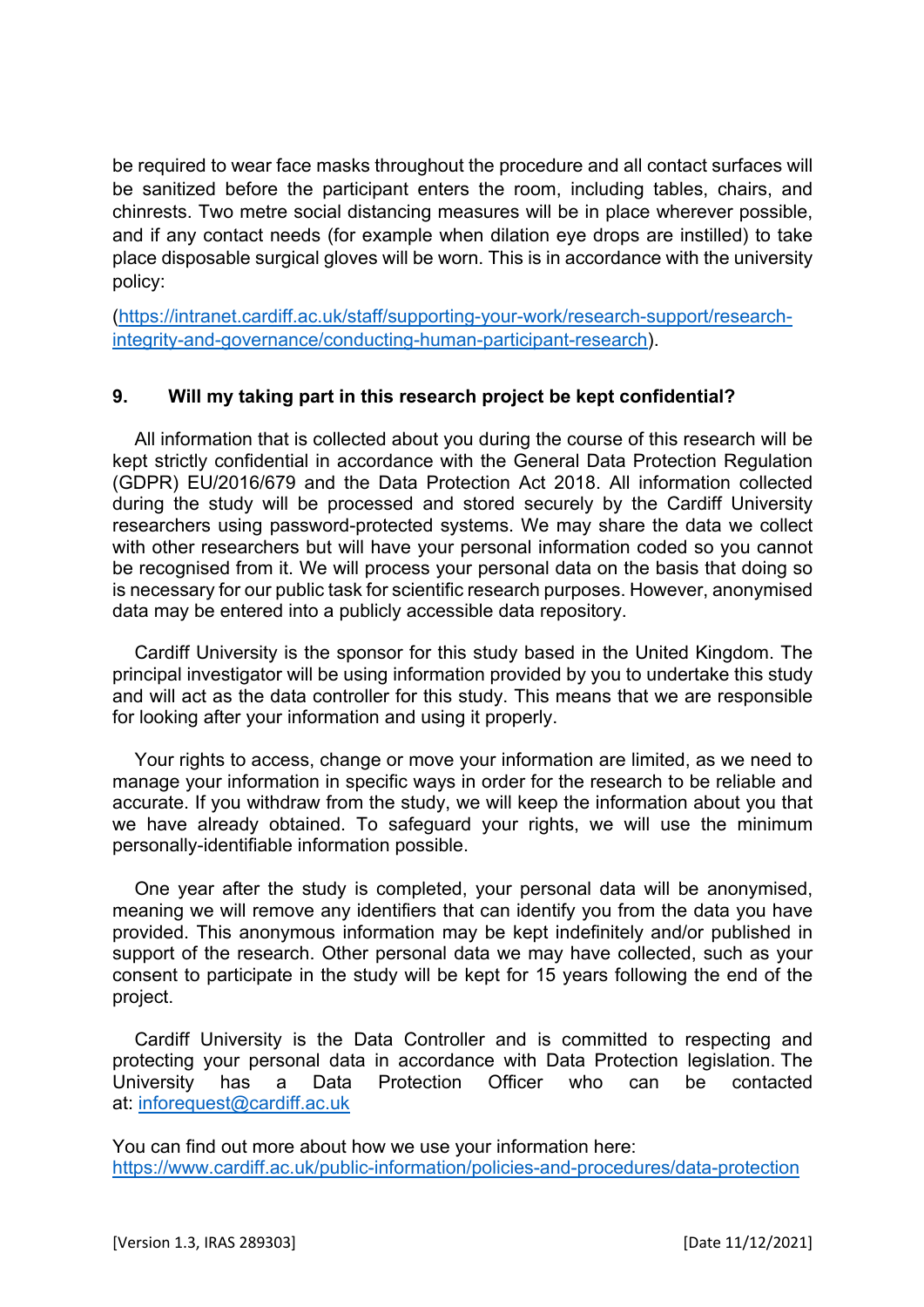Cardiff University who will have access to information that identifies you will be people who need to contact you about the study or to audit the data collection process. The people who analyse the information will not be able to identify you and will not be able to find out your name, NHS number or contact details.

#### **10. What will happen to my Personal Data?**

Cardiff University is the Data Controller and is committed to respecting and protecting your personal data in accordance with your expectations and Data Protection legislation. Further information about Data Protection, including:

- your rights
- the legal basis under which Cardiff University processes your personal data for research
- Cardiff University's Data Protection Policy
- how to contact the Cardiff University Data Protection Officer
- how to contact the Information Commissioner's Office

#### may be found at:

https://www.cardiff.ac.uk/public-information/policies-and-procedures/data-protection If you do not have internet access, please ask and a hard copy of this information will be provided.

Personal information will be kept separate from recorded data, and common identifiers (numerical code) will be used to track data from each participant. These will only be available to investigators.

#### **11. What will happen to the results of the research project?**

The results of this study will be analysed and reported by Krishna Pattni at Cardiff School of Optometry and Vision Sciences for the purposes of a PhD. It is our intention to publish the results of the project in academic journals and present the findings at national and international conferences. Data in all cases will be anonymous and any personal data will be removed. If you wish to be provided with a summary of the results, please tick the box on the consent form. We will retain contact details for the sole purpose of contacting you with the results.

#### **12. What if there is a problem?**

If you have any questions, please feel free to ask the research team (contact details provided below), we are happy to discuss any concerns/queries you may have. Please do not send any personal information by email as this may not be secure.

| Krishna Pattni | PattniK@cardiff.ac.uk    | 02920 874374 |
|----------------|--------------------------|--------------|
| Ashley Wood    | WoodA2@cardiff.ac.uk     | 02920 875063 |
| Tom Margrain   | MargrainTH@cardiff.ac.uk | 02920 876118 |